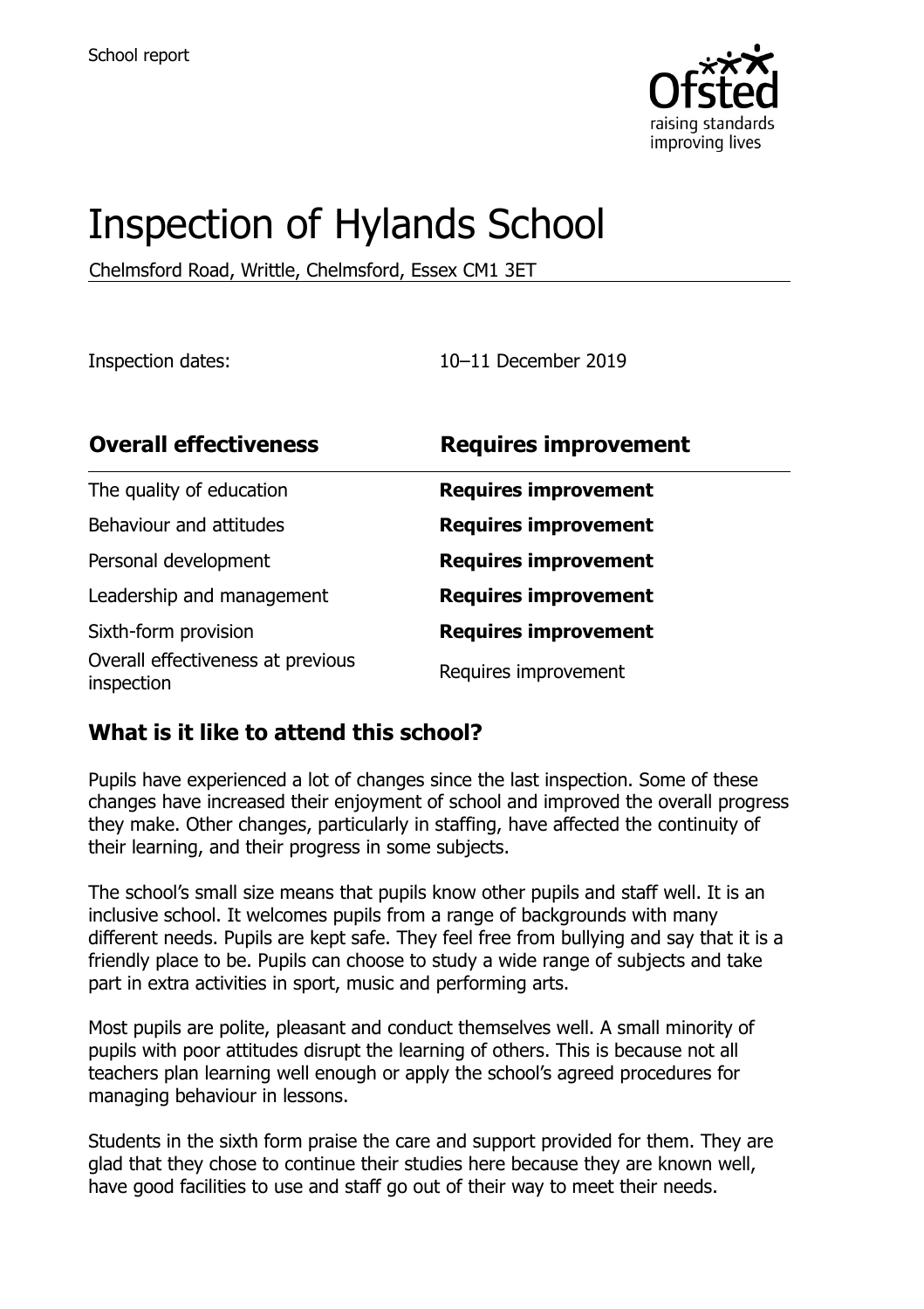

#### **What does the school do well and what does it need to do better?**

A significant proportion of pupils leave or join school mid-way through the year. Many have missed long periods of schooling due to poor attendance or behaviour. Despite these challenges, the headteacher has led improvements.

In recent years there was a poor-quality curriculum. Pupils underachieved because, in both key stages, pupils completed GCSE examinations after one year of study. This has now changed. Year 11 pupils will sit GCSE examinations this year having studied them for the last two years.

The curriculum is 'work in progress'. It is broad, balanced and underpins leaders' vision to encourage pupils to aspire to achieve. English and history are much further on than other subjects in implementing revised planning. Changes in subject leadership means that plans in mathematics and science are developing at a slower rate.

In English, teachers have worked with other schools in the trust to develop clear steps in learning. In history, learning is structured to enable pupils to gain skills. Their historical knowledge is underdeveloped. In both subjects, the most able pupils are not challenged enough.

Shortfalls in basic literacy present a significant barrier to pupils' learning. Reading has a low profile. Pupils do not read often enough. Leaders do not evaluate thoroughly the impact of new strategies to improve pupils' literacy.

A new leader of mathematics is leading improvement. However, pupils show a lack of fluency in doing mental calculations. There are few opportunities for them to apply their mathematical knowledge to real-life situations. In science the most able achieve well. Less-able pupils do not do as well. They do not get the same quality of teaching or the support they need to ensure that they make progress.

Not all pupils with special educational needs and/or disabilities (SEND) get the support they need. Teachers do not make effective use of information about pupils to adapt their planning to meet their needs. Support staff are spread too thinly. A new leader has responsibility for improving this. 'The Haven' provides a safe nurturing environment during breaks and lunchtimes for vulnerable pupils and those with SEND.

The school is calm and orderly. Older pupils feel that behaviour has improved considerably. When teaching fails to capture and retain pupils' interest, a minority of them disrupt lessons. Not all teachers manage this effectively.

Attendance is rising. Support from another school within the trust and from the local authority is leading to better attendance. Pupils are taught how to keep safe when using social media, the dangers of knife crime and 'county lines'. Weekly lessons introduced to develop their character and culture are at an early stage of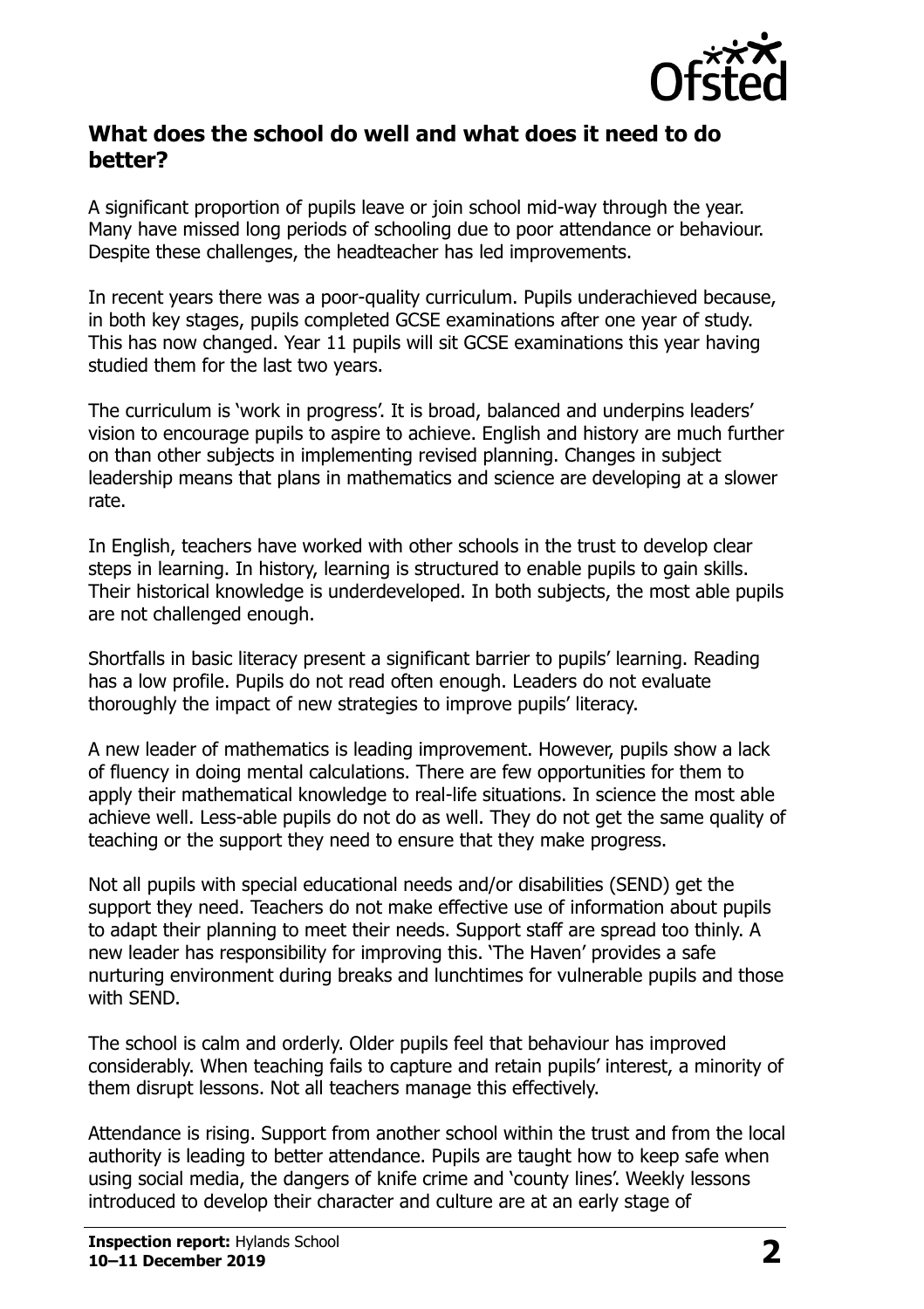

development. Steps are being taken to strengthen the quality of careers education.

# **Safeguarding**

The arrangements for safeguarding are effective.

The single central record is well maintained. The required checks are made when appointing new staff. Experienced safeguarding staff work together to keep pupils safe. They know the school's complex caseload well. They are diligent in following up safeguarding matters and recording their actions. They do all they can to keep vulnerable pupils safe.

Since the last inspection, 33 pupils have withdrawn from school to be home educated. There is no indication that school is seeking to off roll or indulge in gaming.

## **What does the school need to do to improve?**

## **(Information for the school and appropriate authority)**

- There are inconsistencies in teaching that lead to some pupils not learning as well as they should do. Leaders should continue to monitor closely how effectively teachers plan learning and gauge the impact this has on pupils' progress, particularly for less able pupils and those with SEND.
- Not all teachers plan learning that captures and retains the interest of pupils. When pupils lose interest, some staff do not apply the school's procedures to manage pupils' misbehaviour. Leaders should provide staff with further training and support to ensure that behaviour in lessons is managed consistently.
- The most able pupils do not achieve as well as they should. Leaders must ensure that all staff provide work that engages and challenges the most able pupils.
- **Pupils do not read or practise their literacy skills often enough. This presents a** barrier to their learning. Leaders should ensure that new strategies introduced to improve this are monitored routinely and evaluated thoroughly to ensure that they lead to improvement.

#### **How can I feed back my views?**

You can use [Ofsted Parent View](http://parentview.ofsted.gov.uk/) to give Ofsted your opinion on your child's school, or to find out what other parents and carers think. We use Ofsted Parent View information when deciding which schools to inspect, when to inspect them and as part of their inspection.

The Department for Education has further quidance on how to complain about a school.

If you're not happy with the inspection or the report, you can [complain to Ofsted.](http://www.gov.uk/complain-ofsted-report)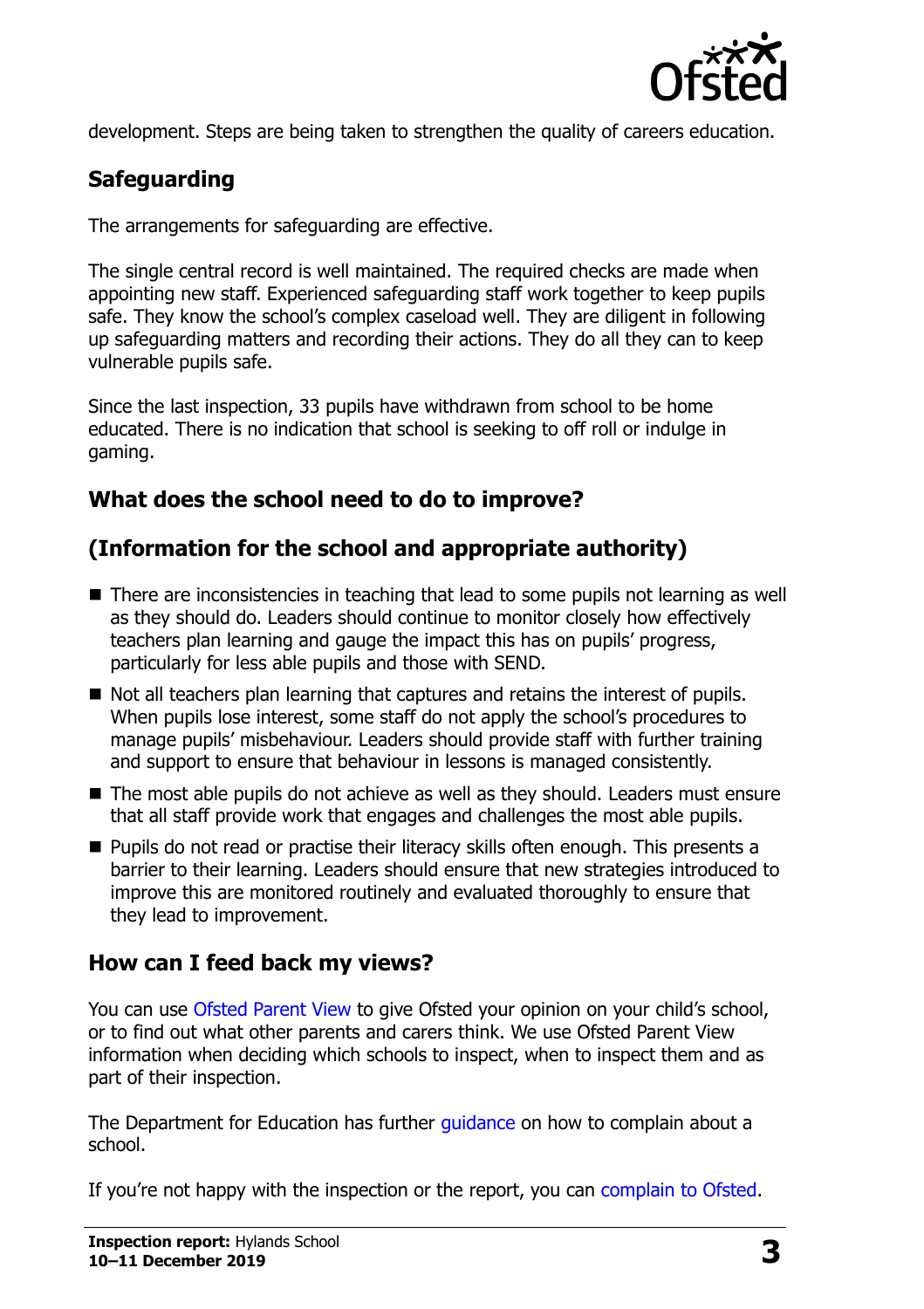

## **Further information**

You can search for [published performance information](http://www.compare-school-performance.service.gov.uk/) about the school.

In the report, '[disadvantaged pupils](http://www.gov.uk/guidance/pupil-premium-information-for-schools-and-alternative-provision-settings)' refers to those pupils who attract government pupil premium funding: pupils claiming free school meals at any point in the last six years and pupils in care or who left care through adoption or another formal route.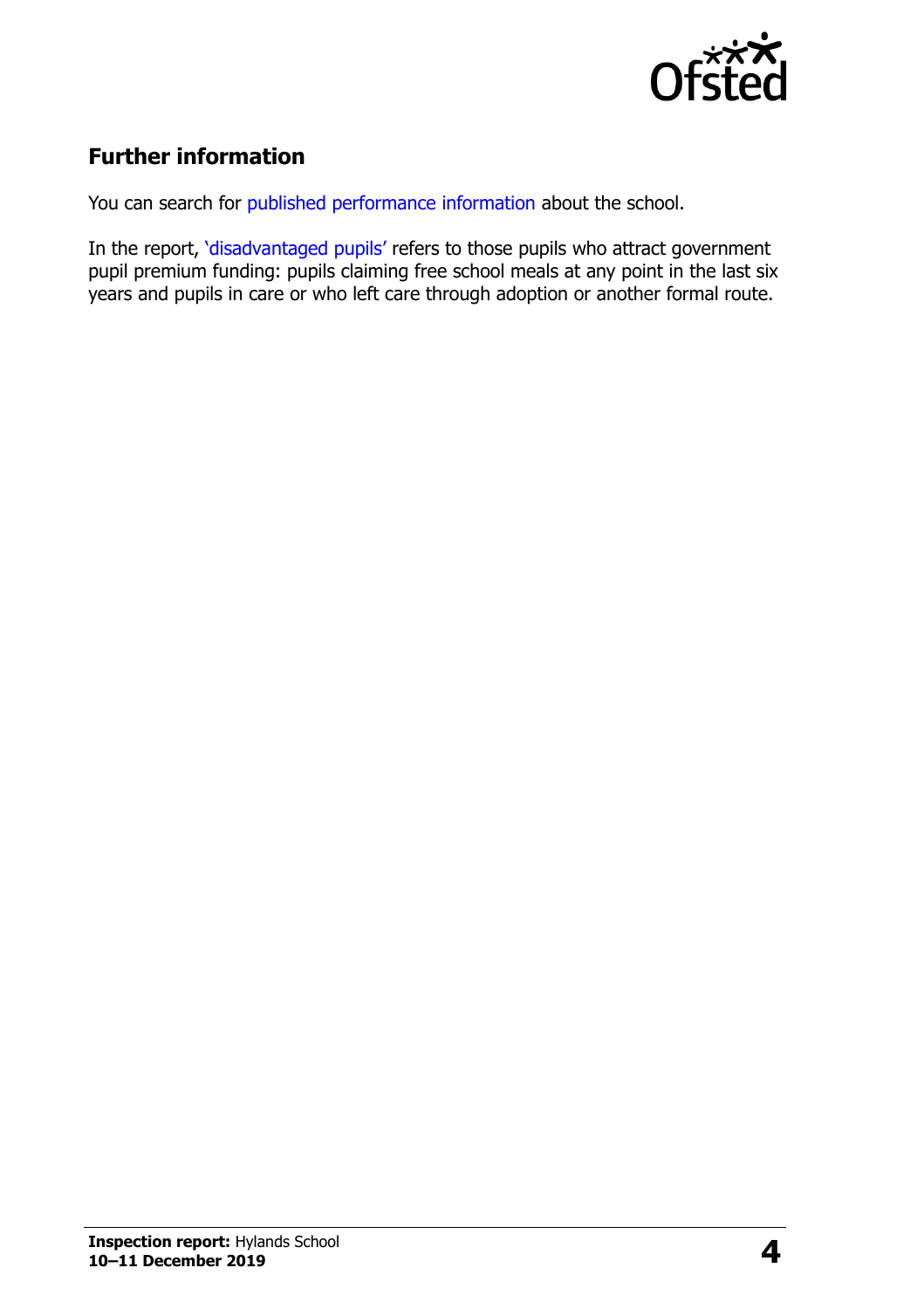

#### **School details**

| Unique reference number                            | 137072                  |
|----------------------------------------------------|-------------------------|
| <b>Local authority</b>                             | <b>Essex</b>            |
| <b>Inspection number</b>                           | 10110328                |
| <b>Type of school</b>                              | Secondary comprehensive |
| <b>School category</b>                             | Academy converter       |
| Age range of pupils                                | 11 to 18                |
| <b>Gender of pupils</b>                            | Mixed                   |
| <b>Gender of pupils in sixth-form</b><br>provision | Mixed                   |
| Number of pupils on the school roll                | 741                     |
| Of which, number on roll in the<br>sixth form      | 94                      |
| <b>Appropriate authority</b>                       | Board of trustees       |
| <b>Chair of Governors</b>                          | <b>Clare Norton</b>     |
| <b>Headteacher</b>                                 | <b>Andrew Parry</b>     |
| Website                                            | www.hylands-tkat.org    |
| Date of previous inspection                        | 7-8 November 2017       |

#### **Information about this school**

- $\blacksquare$  The school is smaller than average.
- The proportion of pupils leaving and joining the school part-way through the year is much higher than average.
- The school is part of the TKAT Multi-Academy Trust.
- At the time of the previous inspection, there was an executive headteacher and an acting head of school in post. The acting head of school is now the substantive headteacher.
- Significant staffing changes have taken place. Over 30 staff have left or joined the school. A new team of senior leaders is in place.
- $\blacksquare$  The school does not use alternative provision.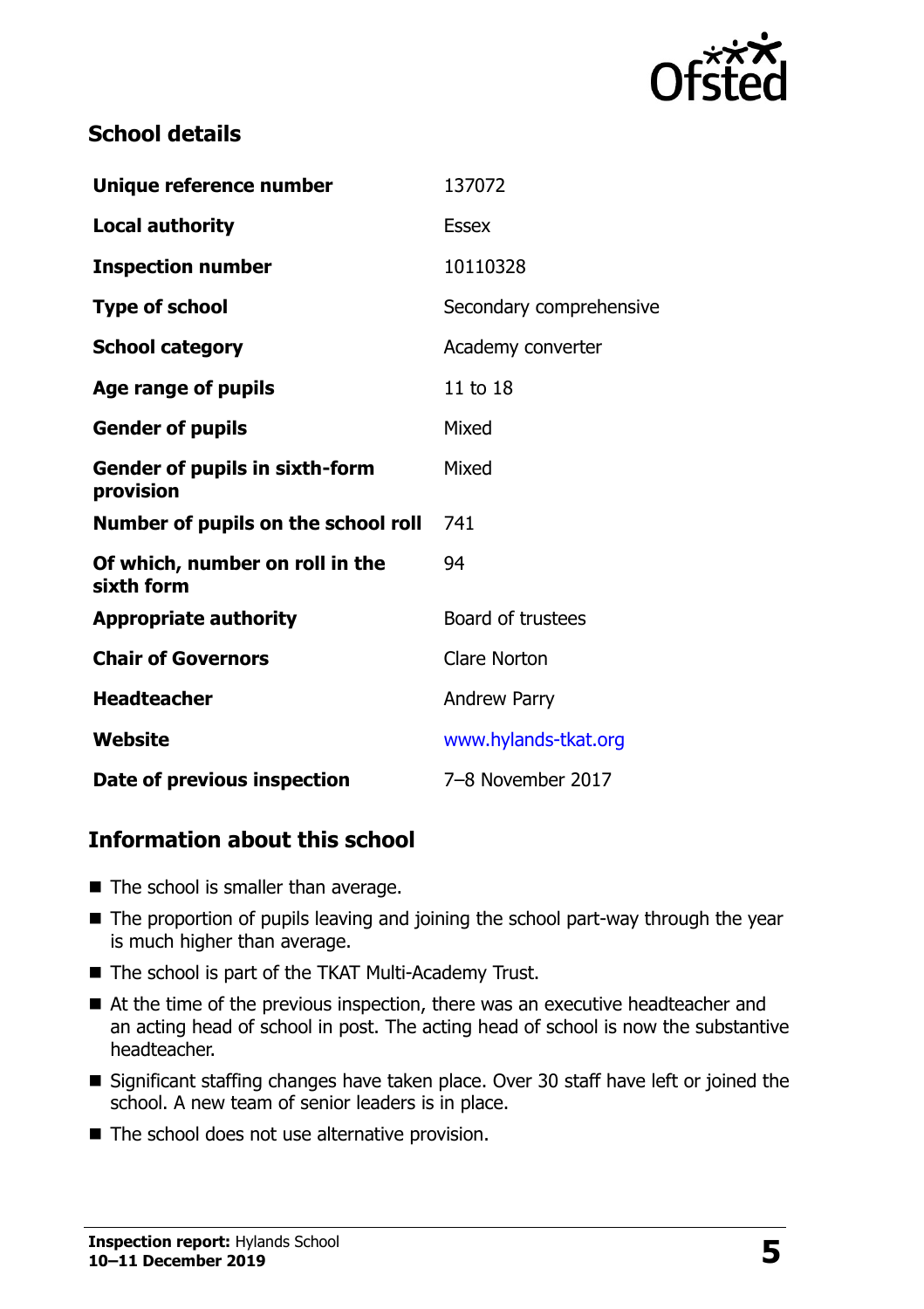

#### **Information about this inspection**

We carried out this inspection under section 5 of the Education Act 2005.

- Inspectors visited lessons with senior leaders to observe pupils and students at work. They carried out learning walks to observe the quality of support provided for SEN pupils. They also walked around school to gauge how effectively leaders promote pupils and students' behaviour, and their spiritual, moral, social and cultural education.
- Inspectors held meetings with senior and middle leaders, teachers, including three newly qualified staff, support staff, three members of the governing body and the senior regional executive director and regional executive director of the trust. They also met with two groups of pupils and a group of sixth-form students.
- Inspectors observed the school's work. They scrutinised pupils and students' work. They looked at safeguarding and child protection policy and procedures, self-evaluation and improvement planning, minutes of meetings of the governing body, records of behaviour and attendance, and other information provided by school leaders.
- They considered 82 free-text responses from parents and carers, 87 responses to Ofsted's online Parent View and questionnaires completed by 43 staff. They also read two letters of support sent by parents. The school did not use Ofsted's questionnaire for pupils.

#### **Inspection team**

| John Mitcheson, lead inspector | Her Majesty's Inspector |
|--------------------------------|-------------------------|
| Caroline Pardy                 | Ofsted Inspector        |
| Peter Whear                    | Ofsted Inspector        |
| Sarah Fowler                   | Ofsted Inspector        |